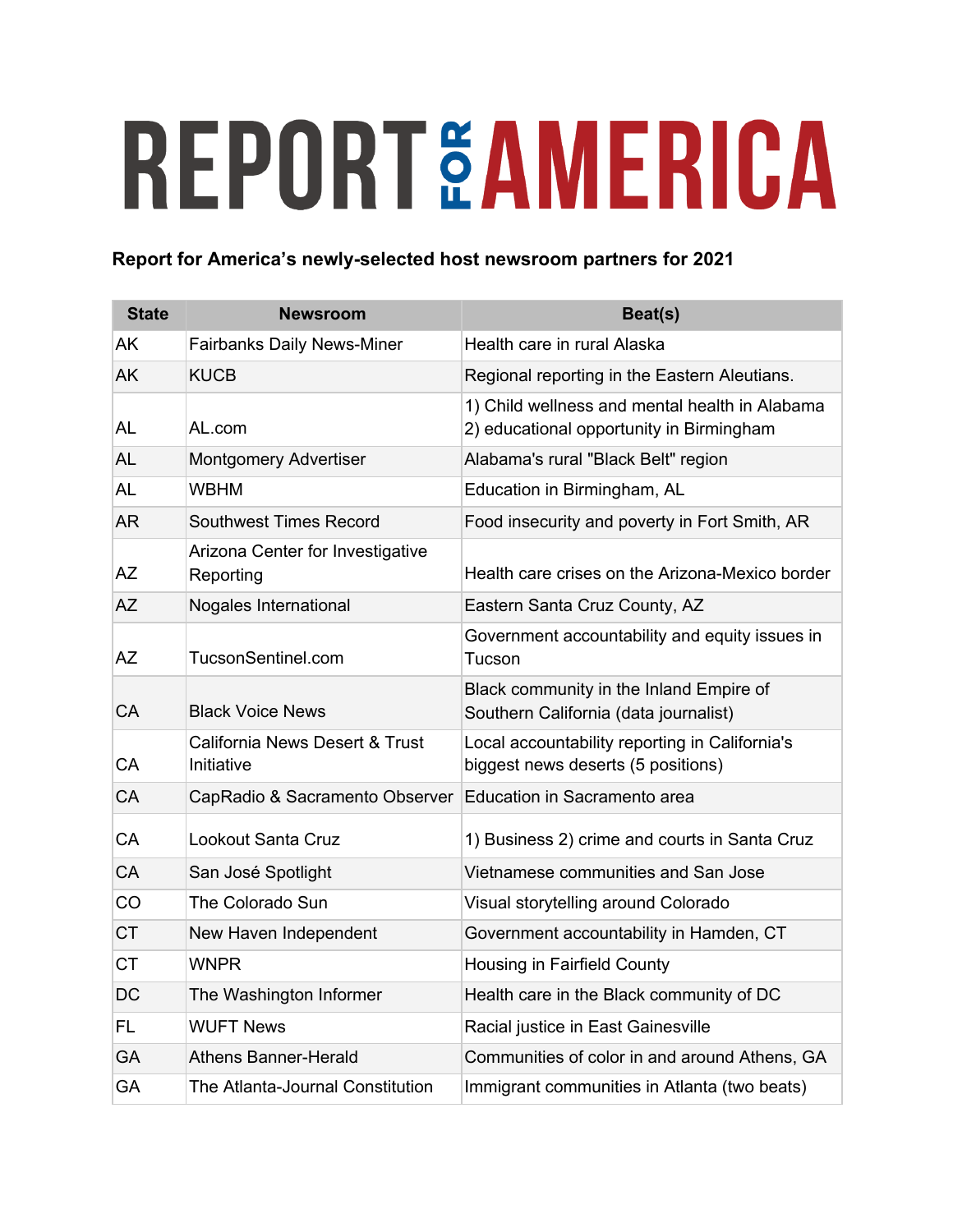| <b>GA</b>   | The Plug                                             | Innovation and business start-up initiatives at<br><b>Historically Black Colleges and Universities</b> |
|-------------|------------------------------------------------------|--------------------------------------------------------------------------------------------------------|
| <b>GUAM</b> | GuamPDN.com/Pacific Daily News                       | Poverty in Guam                                                                                        |
| HI          | Honolulu Star-Advertiser                             | Ethnic and cultural affairs on the island                                                              |
| ID          | Idaho Statesman                                      | Watchdog education reporting for Idaho                                                                 |
| IL          | <b>Midwest Center for Investigative</b><br>Reporting | Illinois agribusiness and status of workers                                                            |
| IN          | IndyStar                                             | Education, health in Latino & Black communities<br>of Indianapolis                                     |
| IN          | <b>WFYI Public Media</b>                             | Criminal justice in central Indiana                                                                    |
| МA          | New England Public Media                             | Equity Team. covering racial socio-economic<br>disparities, based in Springfield                       |
| <b>MA</b>   | The Boston Globe                                     | Boston's Black neighborhoods                                                                           |
| <b>MD</b>   | The AFRO-American Newspaper                          | <b>Business news affecting Baltimore's</b><br>African-American community                               |
| <b>ME</b>   | <b>Maine Public</b>                                  | Refugee communities in the state                                                                       |
| ΜI          | <b>Detroit Jewish News</b>                           | Generational shifts among Detroit-area Jews                                                            |
| MI          | Michigan Chronicle                                   | Detroit politics, for African-American audiences                                                       |
| MI          | The Hastings Banner                                  | Barry County, Michigan                                                                                 |
| <b>MN</b>   | <b>MPR News</b>                                      | Hispanic communities in Minnesota                                                                      |
| <b>MO</b>   | St. Louis American/Type<br>Investigations            | Business reporting and St. Louis Blacks                                                                |
| MT          | Bozeman Daily Chronicle                              | Photography in rural Montana                                                                           |
| <b>NC</b>   | 88.5 WFDD/La Noticia                                 | COVID-19 recovery and the Latino community in<br>Forsyth County, NC                                    |
| <b>NC</b>   | <b>Mountain Times Publications</b>                   | Watchdog environmental reporting in western<br><b>NC</b>                                               |
| <b>NC</b>   | The Charlotte Post                                   | Healthcare, African-American community in<br>Charlotte                                                 |
| <b>NC</b>   | <b>WFAE</b>                                          | Equity beat                                                                                            |
| <b>NE</b>   | The Reader - El Perico                               | Latino community Omaha, especially COVID-19<br>impact                                                  |
| <b>NH</b>   | <b>Granite State News Collaborative</b>              | New Hampshire statehouse                                                                               |
| <b>NH</b>   | New Hampshire Public Radio                           | Latino communities in southern NH                                                                      |